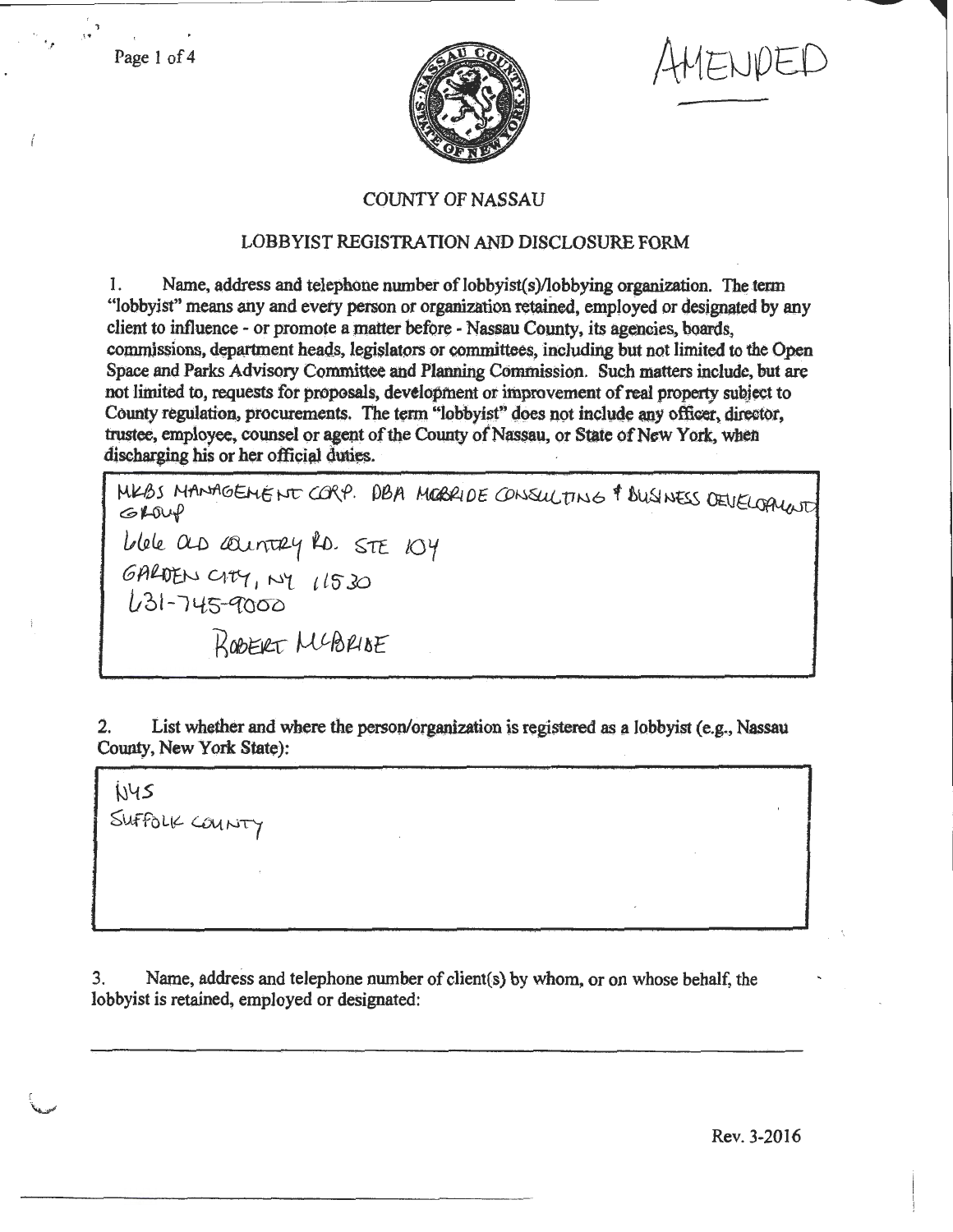Page 2 of 4

| STANDARD VALUATION SERVICES<br>27 EAST JERICHO TPKE<br>NINEOLA, NY 11501<br>$516 - 248.6922$<br>SMITH & DEGROAT REAL ESTATE<br>27 EAST JERICHO TPFE<br>MINEOLA, MY 11501<br>516-248-6905 | TRANSOEN SERVICES, INC.<br>720 E. BUTTERFIELA KD.<br>SUITE 200<br>LOMBARD, ILLINOS 60148<br>$630 - 571 - 7070$ |
|------------------------------------------------------------------------------------------------------------------------------------------------------------------------------------------|----------------------------------------------------------------------------------------------------------------|
|                                                                                                                                                                                          | Goss Island Wrecker Service, Inc.<br>635 Commercial Avenue<br>GALDINGTY, NY 11530                              |

Describe lobbying activity conducted, or to be conducted, in Nassau County, and identify 4. client(s) for each activity listed. See page 4 for a complete description of lobbying activities.

REAL ESTATE ISSUES / TRANSPORTATION

The name of persons, organizations or governmental entities before whom the lobbyist 5. expects to lobby:

COUNTY LEGISLATURE

Rev. 3-2016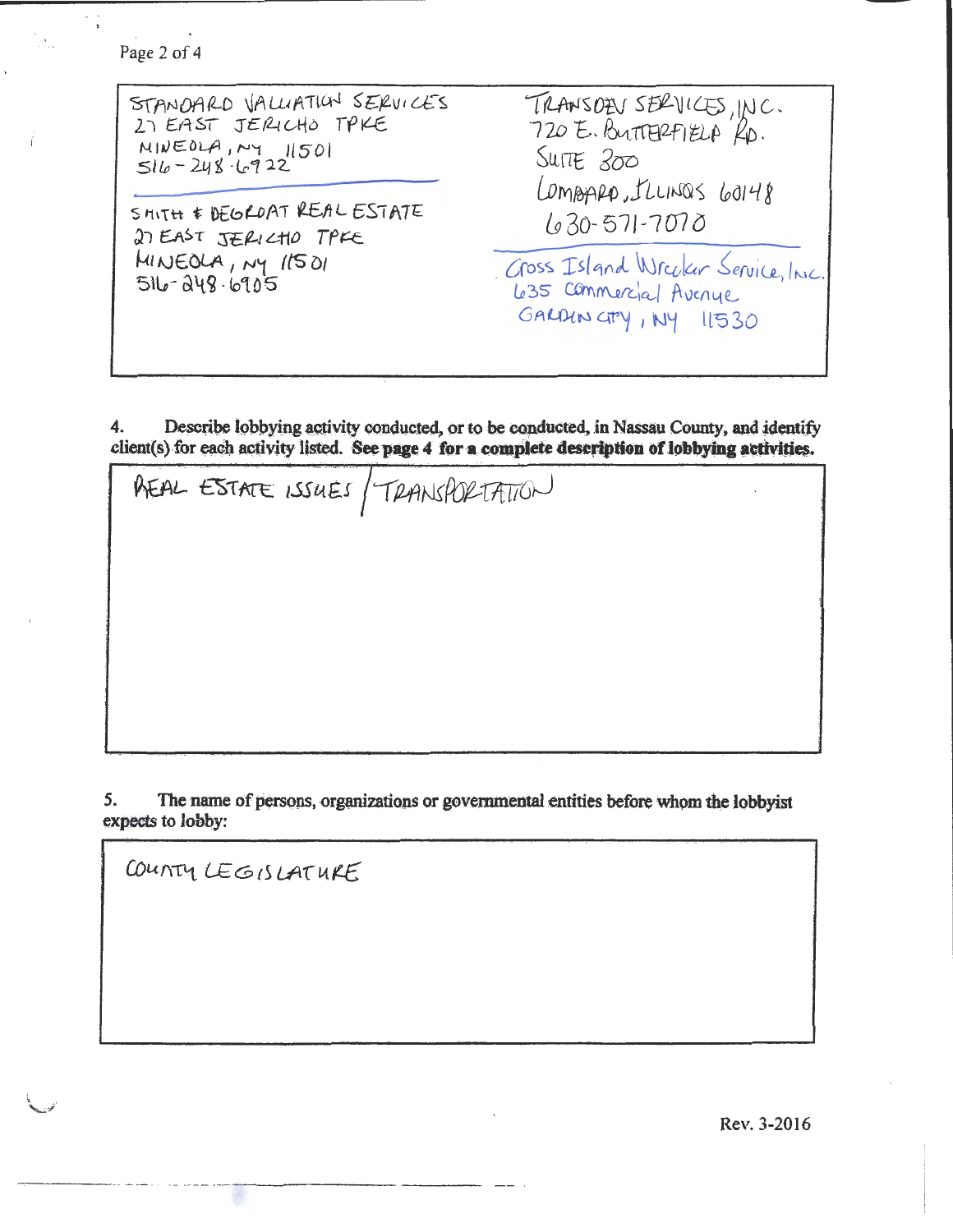6. If such lobbyist is retained or employed pursuant to a written agreement of retainer or employment, you must attach a copy of such document; and if agreement of retainer or employment is oral, attach a written statement of the substance thereof. If the written agreement of retainer or employment does not contain a signed authorization from the client by whom you have been authorized to lobby, separately attach such a written authorization from the client.

7. Within the previous year, has the lobbyist/lobbying organization or any of its corporate officers provided campaign contributions pursuant to the New York State Election Law to the campaign committees of any of the following Nassau County elected officials or to the campaign committees of any candidates tor any of the following Nassau County elected offices: the County Executive, the County Clerk, the Comptroller, the District Attorney, or any County Legislator? If yes, to what campaign committee? If none, you must so state:

ALL OF THE ABOVE

I understand that copies of this form will be sent to the Nassau County Department of Information Technology ("IT") to be posted on the County's website.

I also understand that upon termination of retainer, employment or designation I must give written notice to the County Attorney within thirty (30) days of termination.

VERIFICATION: The undersigned affirms and so swears that he/she has read and understood the foregoing statements and they are, to his/her knowledge, true and accurate.

The undersigned further certifies and affirms that the contribution(s) to the campaign committees listed above were made freely and without duress, threat or any promise of a governmental benefit or in exchange for any benefit or remuneration.

Dated:  $7-3-1$   $8$  Signed:

Print Name:

Title: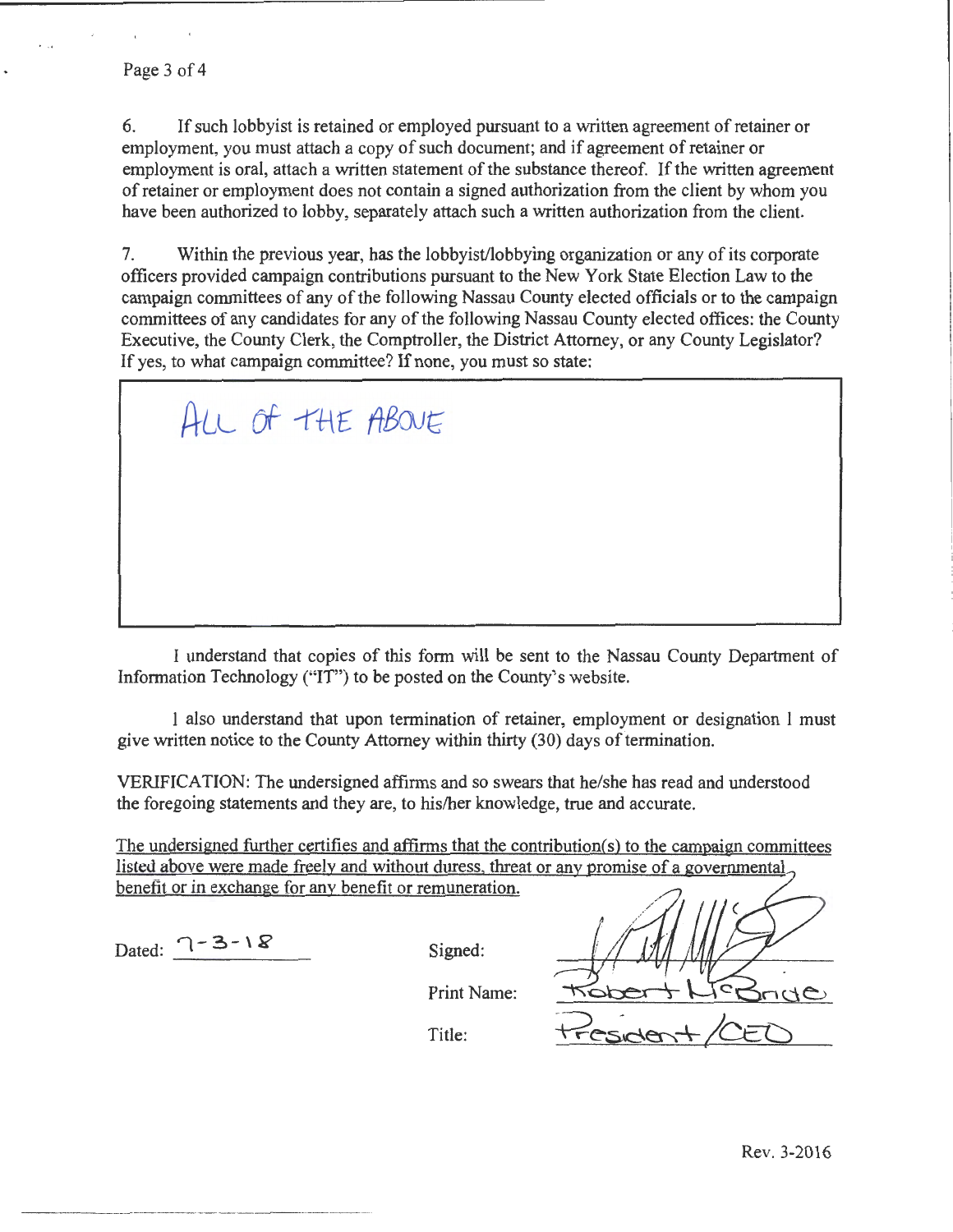The term lobbying shall mean any attempt to influence: any determination made by the Nassau County Legislature. or any member thereof, with respect to the introduction, passage, defeat, or substance of any local legislation or resolution; any determination by the County Executive to support, oppose, approve or disapprove any local legislation or resolution, whether or not such legislation bas been introduced in the County Legislature; any determination by an elected County official or an officer or employee of the County with respect to the procurement of goods, services or construction, including the preparation of contract specifications, including by not limited to the preparation of requests for proposals, or solicitation, award or administration of a contract or with respect to the solicitation, award or administration of a grant, loan, or agreement involving the disbursement of public monies; any determination made by the County Executive, County Legislature, or by the County of Nassau, its agencies, boards, commissions, department heads or committees, including but not limited to the Open Space and Parks Advisory Committee, the Planning Commission, with respect to the zoning, use, development or improvement of real property subject to County regulation, or any agencies, boards, commissions, department heads or committees with respect to requests for proposals, bidding, procurement or contracting for services for the County; any determination made by an elected county official or an officer or employee of the county with respect to the terms of the acquisition or disposition by the county of any interest in real property, with respect to a license or permit for the use of real property of or by the county, or with respect to a franchise, concession or revocable consent; the proposal, adoption, amendment or rejection by an agency of any rule having the force and effect of law; the decision to hold, timing or outcome of any rate making proceeding before an agency; the agenda or any determination of a board or commission; any determination regarding the calendaring or scope of any legislature oversight hearing; the issuance, repeal, modification or substance of a County Executive Order; or any determination made by an elected county official or an officer or employee of the county to support or oppose any state or federal legislation, rule or regulation, including any determination made to support or oppose that is contingent on any amendment of such legislation, rule or regulation, whether or not such legislation has been formally introduced and whether or not such rule or regulation has been formally proposed.

The term "lobbying" or "lobbying activities" does not include: Persons engaged in drafting legislation, rules, regulations or rates; persons advising clients and rendering opinions on proposed legislation, rules, regulations or rates, where such professional services are not otherwise connected with legislative or executive action on such legislation or administrative action on such rules, regulations or rates; newspapers and other periodicals and radio and television stations and owners and employees thereof, provided that their activities in connection with proposed legislation, rules, regulations or rates are limited to the publication or broadcast of news items, editorials or other comment, or paid advertisements; persons who participate as witnesses, attorneys or other representatives in public rule-making or rate-making proceedings of a County agency, with respect to all participation by such persons which is part of the public record thereof and all preparation by such persons for such participation; persons who attempt to influence a County agency in an adjudicatory proceeding, as defined by  $\S$  102 of the New York State Administrative Procedure Act.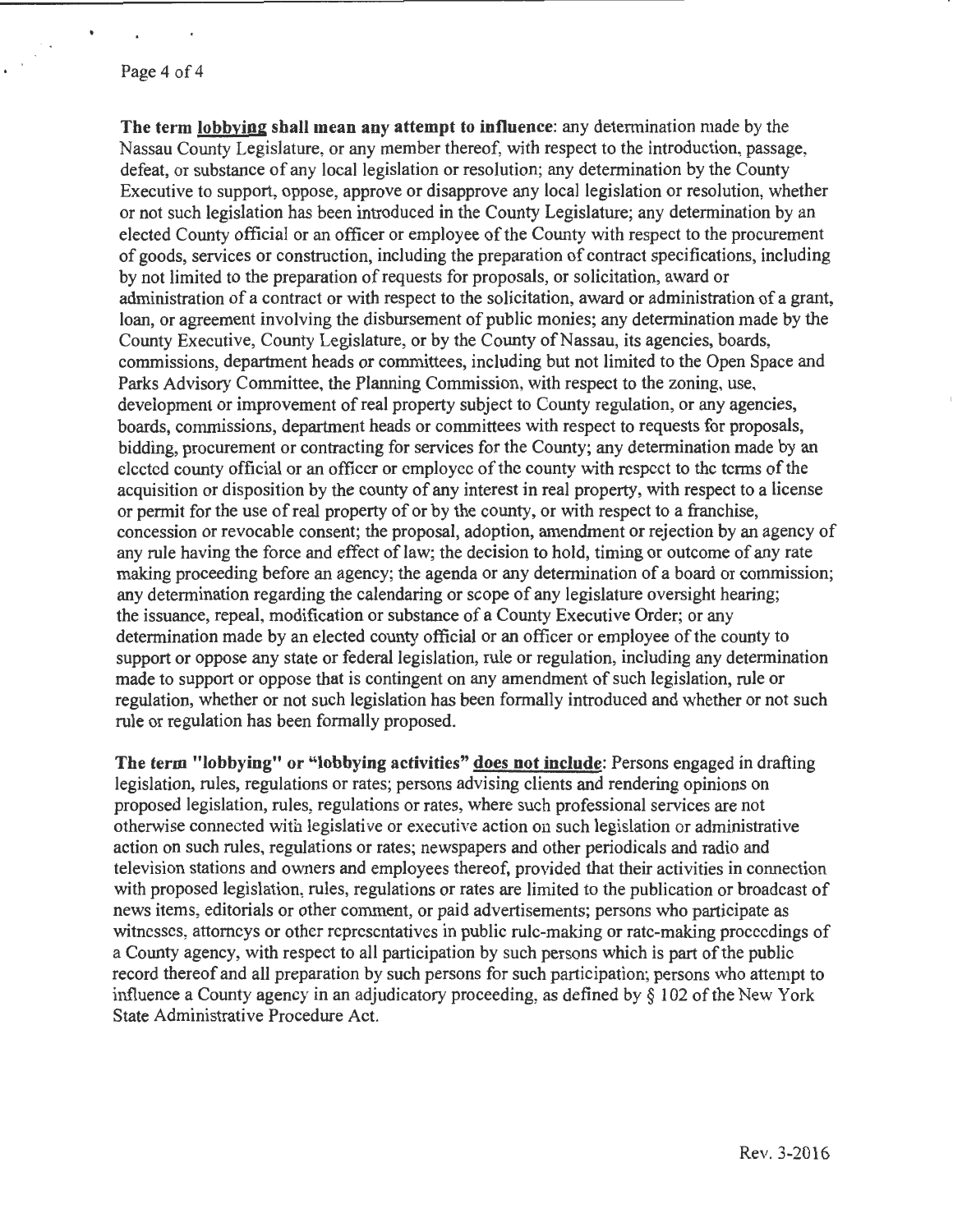Nassau: 516 - 414- 8400

*>J* •

E Suffolk: 631-761-9600<br>Consulting & Business Development Group

215 Willis Avenue, Mineola, NY 11501 www. mcbrideny.com

June 13, 2018

Mr. George Lindeman President Cross Island Wrecker Service, Inc. 635 Commercial Avenue Garden City, NY 11530

RE: Consulting and Lobbying Services Agreement

Dear Mr. Lindeman:

By this consulting and Lobbying Services Agreement ("Agreement"), Cross Island Wrecker Service, Inc. ("Client") and MKBS Management Corp. d/b/a McBride Consulting & Business Development Group ("Consultant") to engage in lobbying activity as well as business consulting and consulting in private for profit business on its behalf before the administrative and executive branches of government in the Town of Oyster Bay, the Town of North Hempstead, State of New York.

The term of this Agreement shall commence on June 21, 2018 and shall continue until December 20, 2018.

In consideration of the provision of the aforementioned consulting and lobbying services, Client shall pay Consultant \$5000.00 per month during the effective term of this Agreement. Said monthly fee shall be due and payable on the  $21<sup>st</sup>$  day of each month.

Consultant and Client both acknowledge that the services to be furnished hereunder will require Consultant and Client to make periodic disclosure reports and filings to entities maintaining jurisdiction of said lobbying activity, including New York State. As such, Client hereby expressly authorizes Consultant to engage in lobbying activity on its behalf during the effective term of this Agreement.

Consultant hereby warrants that Consultant shall furnish the services contemplated by the Agreement in accordance with all laws, rules and regulations pertaining to lobbying activity and public procurement. Consultant further states that Consultant shall use its best efforts to assist Client in meeting any and all periodic disclosure and reporting obligations that Consultant may have by virtue of the services provided hereunder.

NEW YORK · FLORIDA · COLORADO · RHODE ISLAND